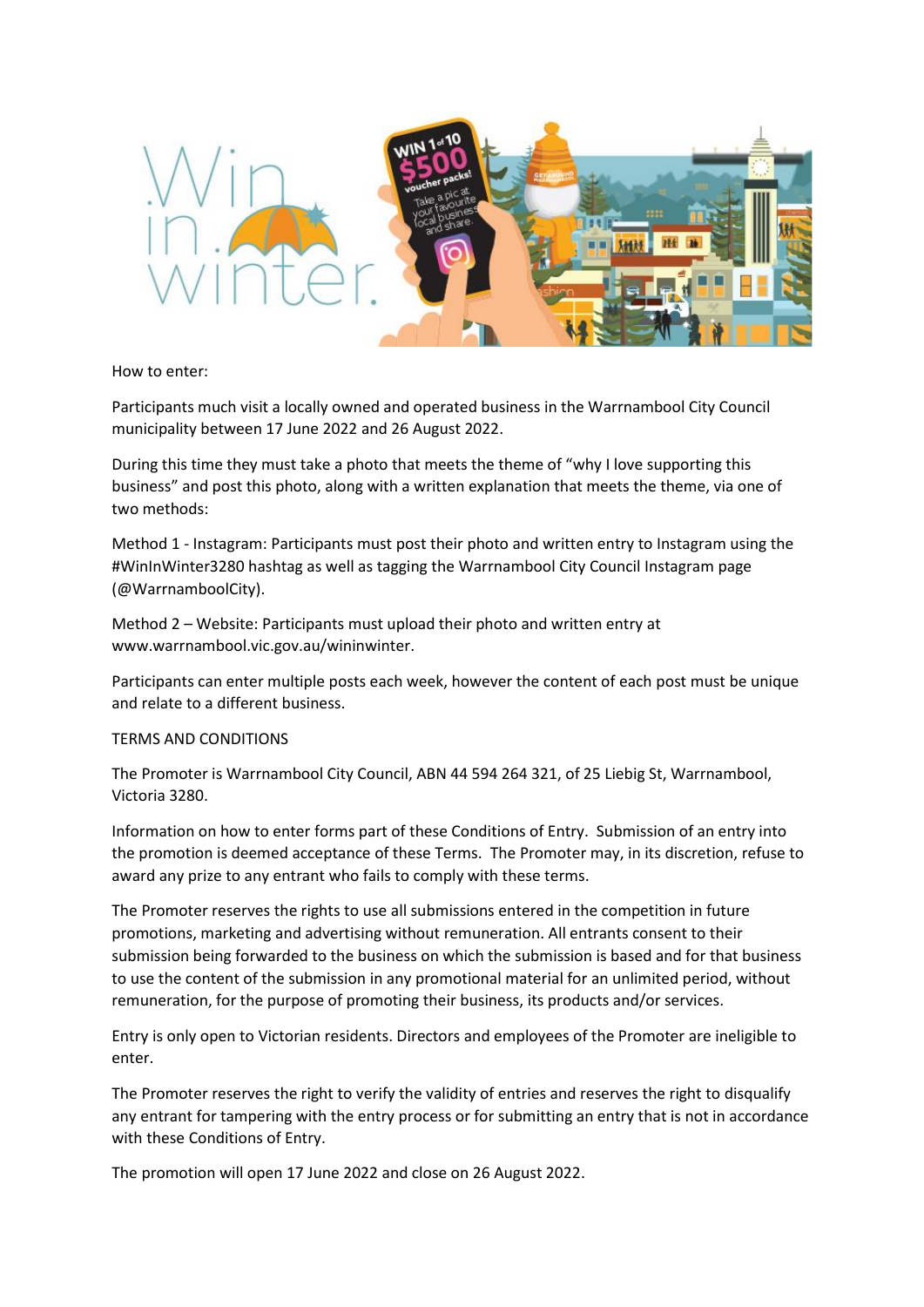The competition prizes are 10 x \$500 gift voucher packs to locally owned and operated businesses within the Warrnambool City Council municipality. The voucher packs require the winner to choose 10 locally owned and operated businesses to receive 1 x \$50 gift voucher from each to a total value of \$500. Winners cannot select the same business more than once – they must nominate 10 individual businesses.

The winner of the first \$500 gift voucher pack will be randomly selected using an online number generator at 10am on 24 June 2022 (**Draw**) from all valid entries received up to one hour prior to the Draw. Subsequent prize draws will take place weekly at 10am on Fridays and include valid entries received up to one hour prior to the draw and dating back to the conclusion of the previous prize period (one hour before the previous draw).

The final prize draw will be held at 10am on 26 August 2022.

The winner of each draw will be contacted shortly after its conclusion. Winners who submitted their winning entry via Instagram will be contacted via Instagram Direct Message. Winners who submitted their winning entry via the Promoter's website will be contacted via email and/or phone using the details they provided.

Winners have 14 days from the time at which the Promoter contacts them to claim their prize. Any unclaimed prize is the property of the Promoter and can be redrawn in a future draw from the relevant participants in the original draw.

The Promoter will have the final say on what constitutes a "locally owned and operated business".

The Promoter is not liable for any loss or damage whatsoever which is suffered (including but not limited to indirect or consequential loss) or for personal injury which is suffered or sustained, as a result of taking any of the prizes or participating in the competition, except for any liability which cannot be excluded by law.

All photos entered into the competition must be original and the entrant's own and must not violate any persons' rights of privacy or copyright.

Submissions must not contain any material or content that is abusive, harassing, defamatory, vulgar, obscene, scandalous, pornographic, or otherwise objectionable. Images must not depict any illegal behaviour, and it is the responsibility of the photographer and anyone appearing in the photo to conduct themselves in a safe manner.

If entering via Instagram, it is the entrant's responsibility to ensure their post is able to be publically viewed. Instagram submissions must be "in-feed" posts. Stories will not be monitored for submissions. Instagram posts must remain online and public until the relevant weekly draw is complete in order to be valid.

Posts will only be valid for a maximum of one prize draw.

This promotion is in no way sponsored, endorsed or administered by, or associated with Instagram.

If for any reason a winner does not take/redeem a prize (or element of the prize) by the time stipulated by the Promotion, then the prize (or element of the prize) will be forfeited. Victorian Consumer Law currently stipulated that vouchers must be valid for at least three years.

The Promoter's decision in relation to all aspects of the Promotion is final and binding on every person who enters. No correspondence will be entered into.